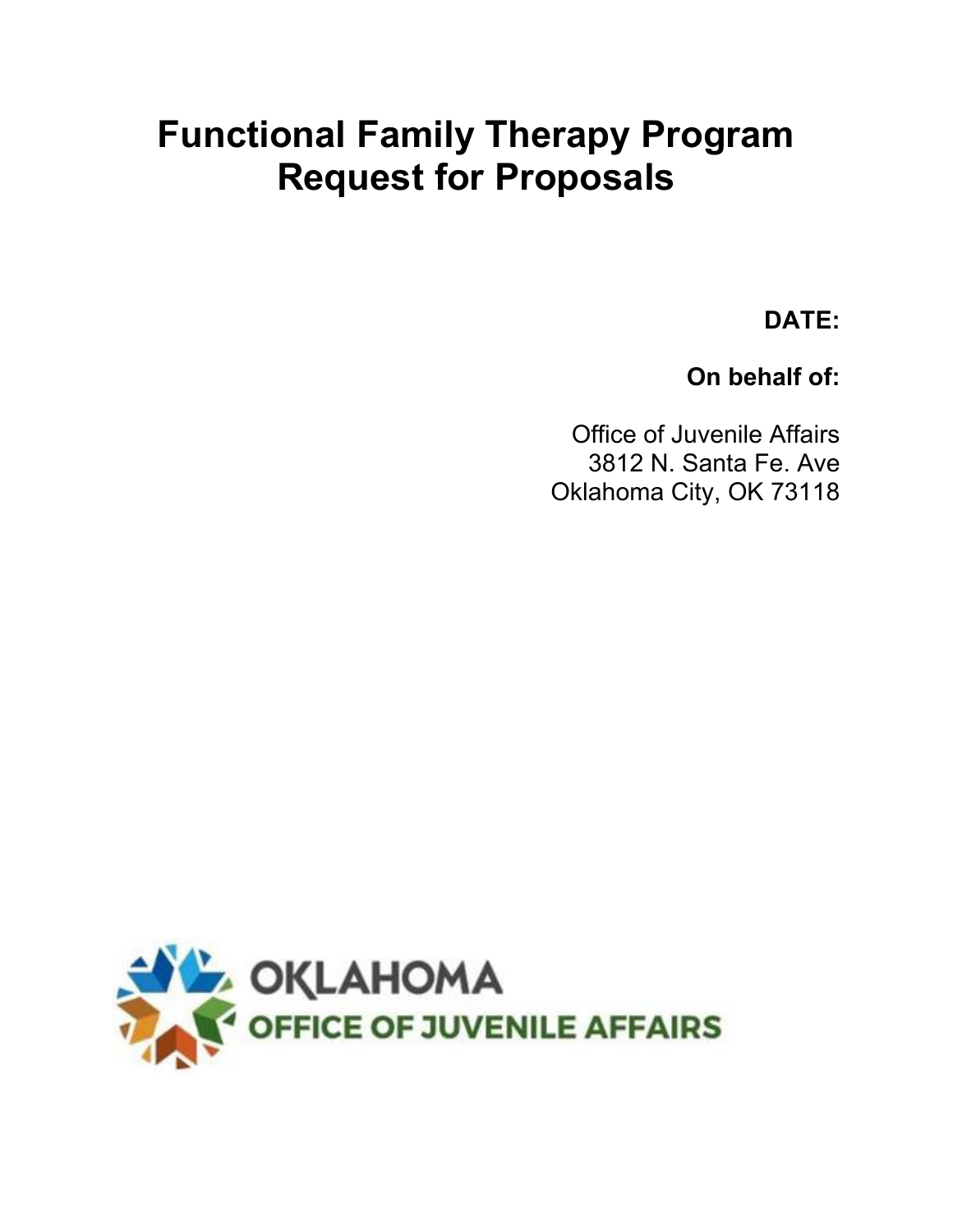### **INTRODUCTION:**

The purpose of this Invitation To Negotiate (ITN) is to assist Providers to be prepared to respond to the needs associated with implementing Functional Family Therapy (FFT). Providers will respond to this opportunity by completing the narrative, FFT application, FFT Cost Estimator and attaching their organizational chart. The respondents' submissions will be ranked to determine who is best able to meet the expectations of delivering FFT and will then be eligible for FFT training as paid for by the Office of Juvenile Affairs (OJA).

Electronic submissions are due to [sharon.millington@oja.ok.gov](mailto:sharon.millington@oja.ok.gov) on July 1, 2022 by 11:59pm. A copy should also be sent to [alison.humphrey@oja.ok.gov.](mailto:alison.humphrey@oja.ok.gov) Responses must be received by the stated deadline to be eligible for consideration. The proposals received by the above date and time will be opened simultaneously. The projected schedule for review and selection is attached in Exhibit B. If you have any questions on this ITN, please email Sharon Millington at the above address. The deadline for questions is June 15, 2022. For questions related to the provision of FFT, please email Helen Midouhas, FFT National Training and Consultant, at [helenm2@version.net.](mailto:helenm2@version.net) All questions must be in writing to ensure all information is available to all bidders. All questions will be responded to by email and copied to all prospective bidders. Please note all decisions are final and not subject to challenge. The final award will be dependent on the availability of funding.

#### **BACKGROUND:**

The Oklahoma State Department of Health (OSDH) and OJA have committed to a partnership to bring in a nationally leading treatment to address adolescent substance abuse and the underlying behavioral health conditions that lead teens to misuse substances. Under the agreement, OJA will build the infrastructure and provide an innovative, evidence-based intervention called Functional Family Therapy (FFT). FFT is a leading treatment supported by the Office of Juvenile Justice and Delinquency Prevention to address adolescent substance use, adolescent delinquency, and family system challenges. To date, FFT has providers in over 45 states and 12 countries. Today, Oklahoma does not have FFT.

Outcomes of FFT have led to decreased substance abuse, safer communities by decreasing juvenile recidivism, while also allowing youth to be treated in the community after serious offenses due to the specialized program. Additionally, the model has an expansion that has demonstrated positive outcomes to keep families together during child welfare involvement. When Ohio adopted FFT, it resulted in a 56% reduction in youth being placed outside of the home and substantially decreased the amount of subsequent serious and violent crime. FFT is a family-based intervention meaning that adults also benefit alongside their teen.

#### **WHO CAN APPLY:**

Units of local government, Universities, Nonprofit organizations, private and public for profit organizations, and youth-serving agencies may respond to this ITN. OJA wishes to support the development of programs using a FFT approach by investing in training and program design. This notice is solely for parties interested in certification.

#### **HOW PROVIDERS WILL BE SELECTED:**

Proposals will be selected for contract negotiation based on clearly stated criteria: (See Exhibit A for list of Rating Criteria).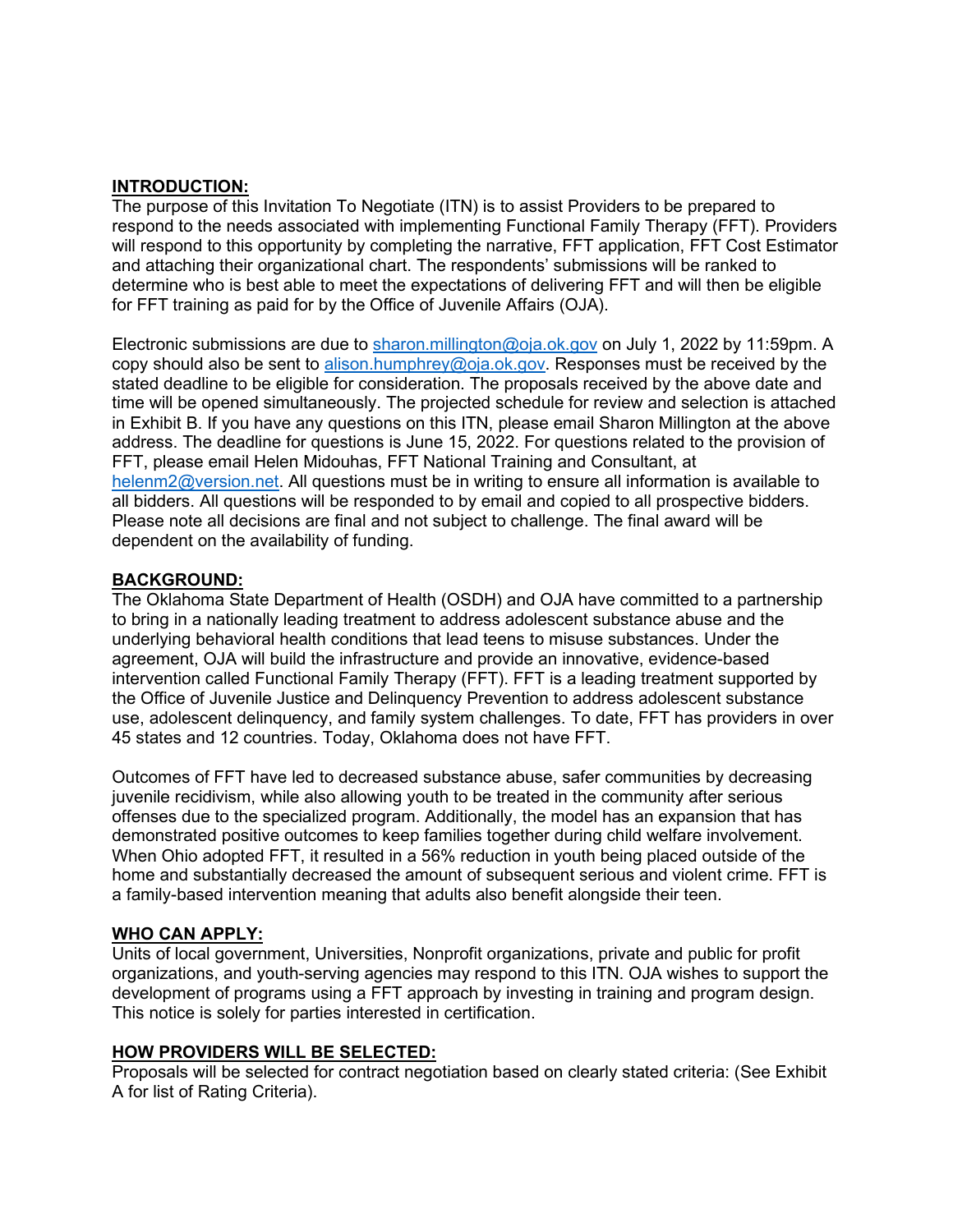- Ability to meet the needs of OSDH, FFT and OJA within the timeframes required
- Ability to attract and retain a minimum of three FFT therapists
- Knowledge and history of serving at-risk youth using family-centered and model-based treatment approaches, and community-based services
- Ability to provide FFT in the home and reach families outside of standard catchment area
- Potential to stabilize families at-risk of continued involvement with the juvenile justice system
- Ability to manage and support an evidence-based intervention
- Cost effectiveness of budget proposals
- Experience with and/or knowledge of FFT
- Willingness to support the evaluation of this project
- Quality of the proposal
- Current team(s) in good standing with FFT Inc. if applicable

### **FUNDING/TIME FRAMES:**

A contract for the period of one base year plus optional renewals could be negotiated because of this ITN process. Continued funding is contingent upon effectively managing grant funds and compliance with administrative requirements, accurate and prompt submission of required program and financial data and reports. In addition, continued funding is contingent upon positive performance history with achievement of program goals and objectives. All training costs and related travel associated with FFT licensing training and fidelity will be the responsibility of OJA in year one of implementation. Funding for training and fidelity for year two for FFT (\$20,000 + travel for FFT consultant once a year) is not guaranteed by this funding and should be planned for in year two budgeting. The cost for year three and beyond (\$8,000 + travel for FFT consultant once a year) is not guaranteed. Replacement training for a therapist who will be filling a vacancy on a team due to turnover is not guaranteed by this project.

Selected sites will receive a subsequent contract for reimbursement of clinical FFT services. See exhibit C for reimbursement rates.

#### **SCOPE OF SERVICES:**

1. Identify and/or hire at least 3 and no more than 8 full-time therapists who will provide FFT to youth and families identified by internal or other core services agencies, while adhering to the program model provided by FFT, LLC. Cooperate fully with all training, clinical supervision, and reporting requirements outlined by FFT LLC and their representatives including by not limited to, the following:

FFT is an empirically grounded, well-documented and highly successful family intervention program for dysfunctional youth. FFT has been applied to a wide range of program youth and their families in various multi-ethnic, multicultural contexts. Target populations range from at-risk preadolescents to youth with very serious problems such as conduct disorder, violent acting-out, and substance abuse. While FFT targets youth aged 11-18, younger siblings of referred adolescents often become part of the intervention process. Intervention ranges from, on average, 8 to 12 one-hour session for mild cases and up to 30 sessions of direct services for more difficult situations. In most programs, sessions are spread over a three-month period. FFT has been conducted in clinic settings as an outpatient therapy and as a home-based model. This initiative recommends FFT services be provided in the home setting.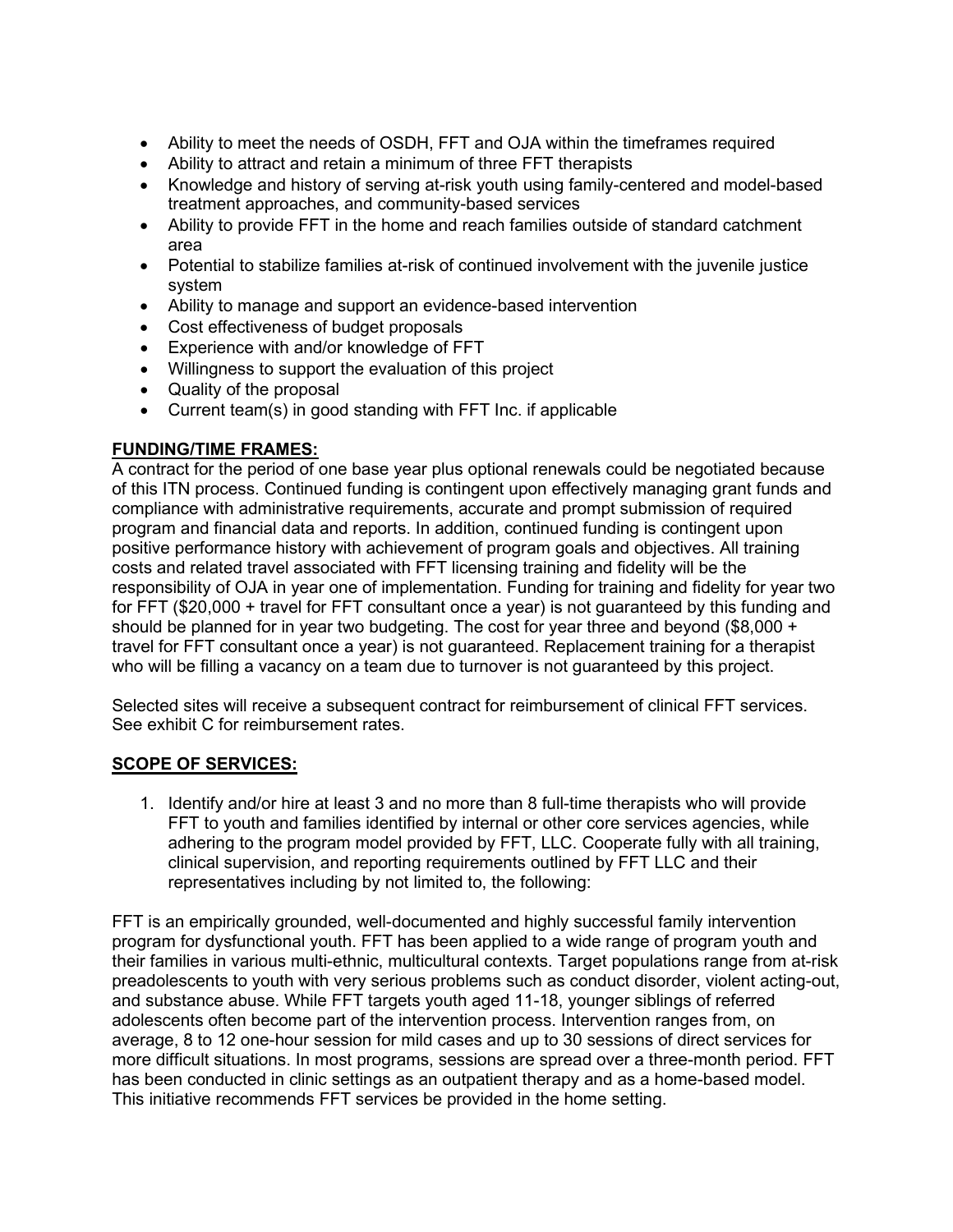The FFT clinical model is appealing because of its clear identification of specific phases which organize intervention in a coherent manner, thereby allowing clinicians to maintain focus in the context of considerable family and individual disruption. Each phase includes specific goals, assessment foci, specific techniques of intervention, and therapist skills necessary for success. The phase-based goals of FFT are to:

- 1. **Engage** youth and family members into treatment by establishing your credibility by being responsive and availability.
- 2. **Motivate** youth and their families by decreasing the intense negativity (blaming, hopelessness) so often characteristic of these families. Rather than ignoring or being paralyzed by the intense negative experiences these families often bring (e.g., cultural isolation and racism, loss and deprivation, abandonment, abuse, depression), FFT acknowledges and incorporates these powerful emotional forces into successful engagement and motivation through respect, sensitivity, and positive reattribution techniques.
- 3. **Assess** interpersonal functions (i.e., payoffs) within the family to organize/match interventions.
- 4. **Behavior Change**: Reduce and eliminate the problem behaviors and accompanying family relational patterns through individualized behavior change interventions, including cognitive/attributional interventions, systematic skill-training in family communication, parenting, problem solving, and conflict management.
- 5. **Generalize** changes across problem situations by increasing the family's capacity to **utilize multisystemic community resources** adequately, and to engage in relapse prevention.

The data from numerous outcome studies suggest that when applied as intended, FFT can reduce recidivism between 25% and 60%. Additional studies suggest that FFT is a costeffective intervention that can, when appropriately implemented, reduce treatment costs well below that of traditional services and other family-based interventions. The fidelity of the FFT model is achieved by a specific training model and a sophisticated client assessment, tracking, and monitoring system that provides for specific clinical assessment and outcome accountability. FFT program implementation targets clinical teams of up to 8 clinicians who work together by regularly staffing cases, attending follow-up training, and participating in ongoing telephone supervision.

FFT LLPC is the parent organization for Functional Family Therapy training, service, and core process research. FFT LLC also represents the primary contact for information regarding FFT clinical studies and training programs.

- Referrals will be made by your internal organization, other core services organizations, the community, etc.
- Locate appropriate community-based resources to meet any additional needs identified by the family which may include basic needs including enrollment in Medicaid, mental health services such as counseling, individual and/or family therapy, drug and alcohol evaluation and treatment, informal parenting support, medication, safety planning, etc.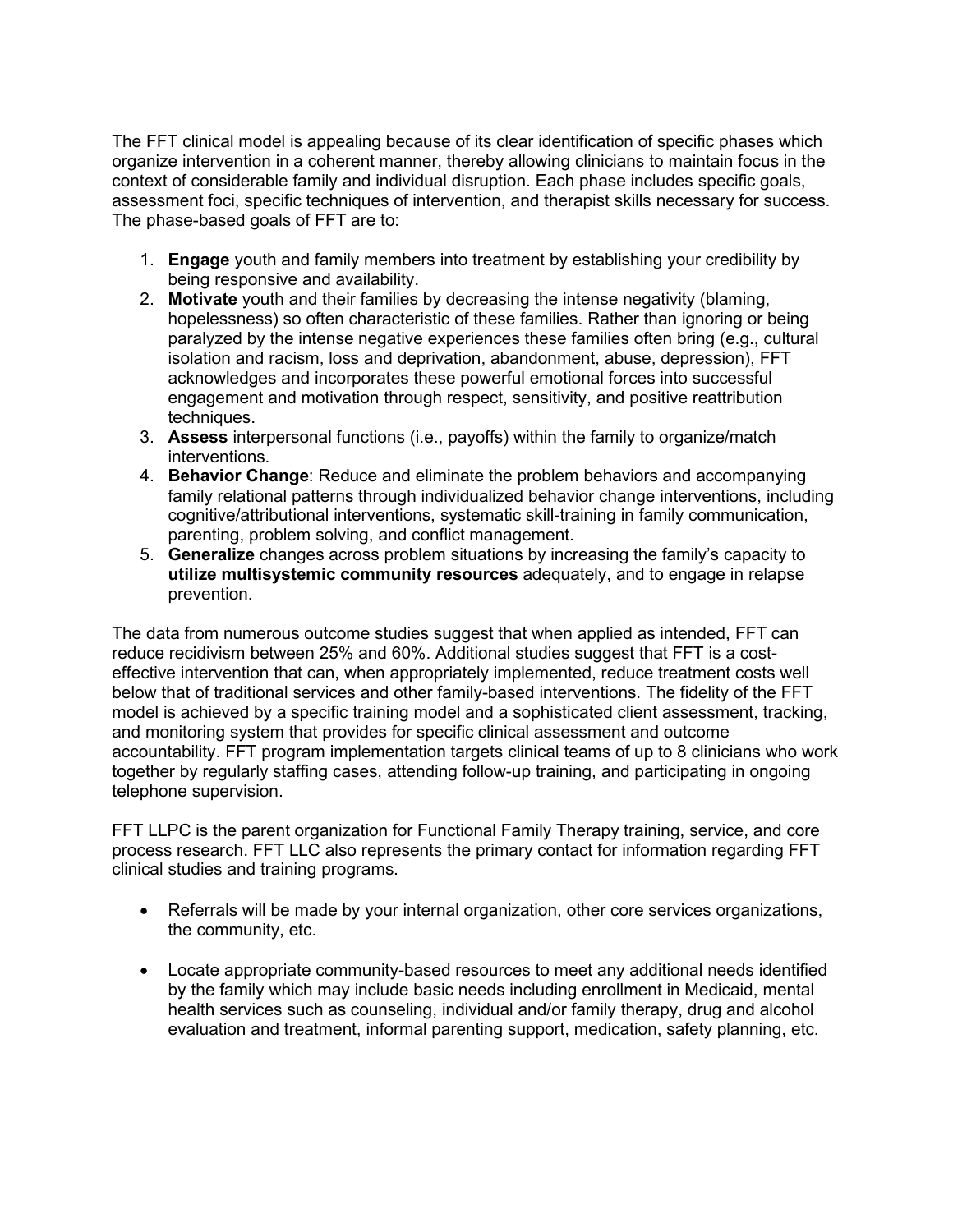- Prepare progress reports to the referral source on a regular and ongoing basis to inform the referral source of the family's progress toward meeting the obligation of the referring agent.
- Collect data on youth participating in the project to evaluation the effectiveness of the project design; work with representations from OSDH and OJA in the identification of outcome measures and design of data collection tools; and cooperate fully with any evaluation.
- Participate in regular and, as necessary, ad hoc meetings with the project manager to exchange program and evaluation information.
- Provider will need to be in compliance with regulations for mental health services.

### **APPLICATION PROCESS:**

Your written response, utilizing the proposed outline indicated below, should have a minimum of one-inch margins, be prepared in a minimum of 12pt font size, and should not exceed 8 singlespaced, single-sided, type-written pages.

In addition to your narrative responses, please provide:

Attachment A – Detailed Budget Outline. (use the attached FFT cost estimator) Provide a budget that:

- Includes both year 1 and year 2 (two different tabs on the excel spreadsheet)
- Enter annual salary amounts for the therapists currently defaulting to \$55,000 for year 1 and year 2; enter Supervisor Salary year 2 currently defaulting to \$65,000
- Outline 12-month costs at least 2 FTE's with anticipated billing revenue choice highlighted
- Lists specific salary for personnel costs separate from fringe costs (plug in fringe percentage in cell e3) currently defaulting to 30% or .3
- List admin percentage in D16 currently defaulted to 35% or .35
- Justifies each budget category with a brief statement of calculation or explanation

#### Attachment B – FFT Application for Site Training and Site Certification if required

Attachment C – Organizational Chart with Identification of where the FFT program fits

#### **PROPOSAL OUTLINE**

(Your response must be structured in this format to be considered for contact funding.)

- 1. Introduction/Management Capability
	- Describe your agency and agency's history.
	- Provide an organizational chart, identifying key personnel/positions and their qualifications that will have management and oversight of the FFT team.
- 2. Experience with status offender/at-risk youth population and treatment model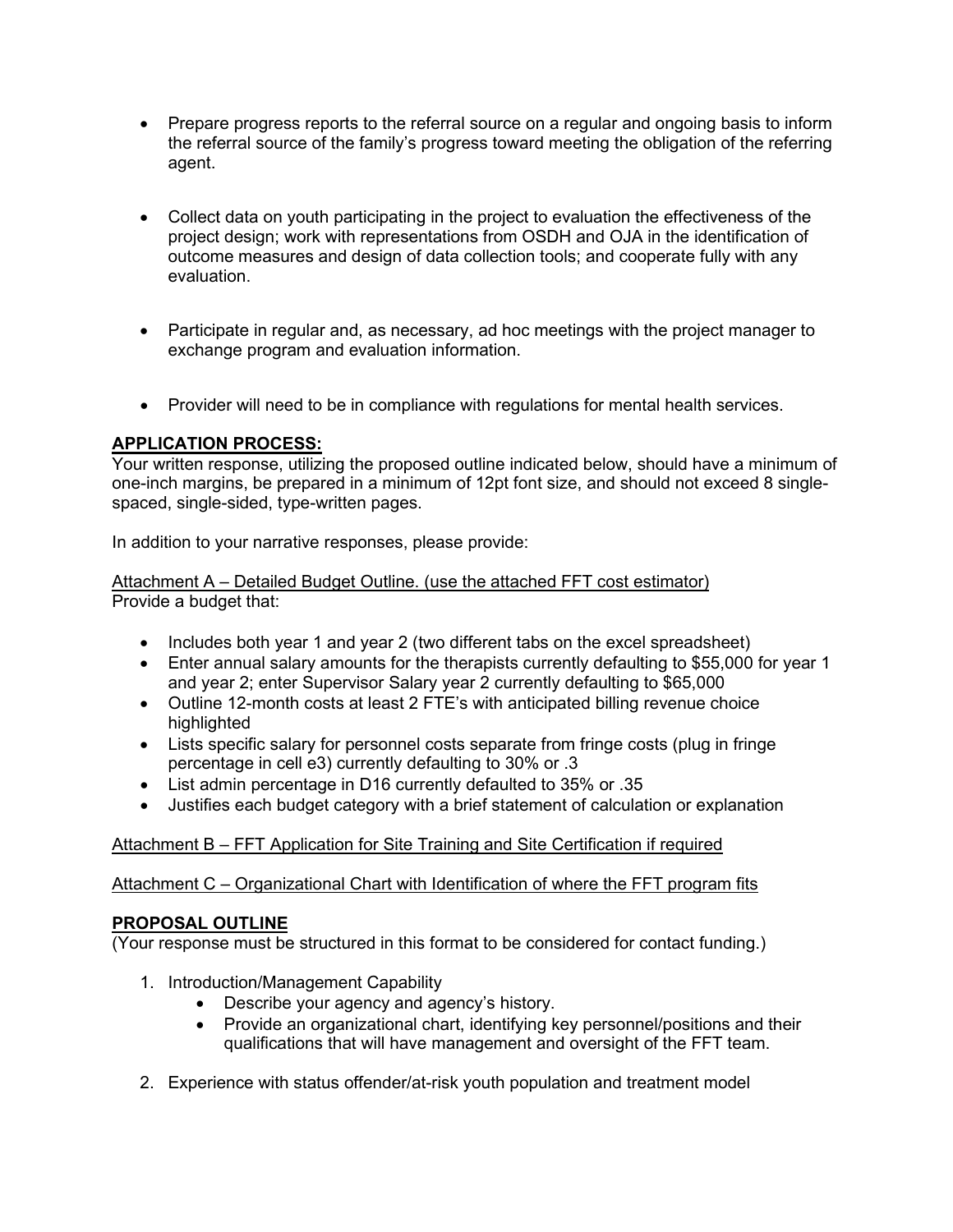- Describe your agency's experience serving at-risk youth involved in the juvenile justice and/or mental health systems.
- Describe your agency's experience with and/or knowledge of FFT or other community-based, family-centered treatment models.
- If currently providing an evidence-based family-centered model, please share your success with the model and the obstacles encountered and how those obstacles are being handled.
- 3. Ability to meet OSHD, OJA, and FFT LLC requirements, deadlines and timeframes
	- Provide detailed plan for your operational approach to the recruitment, training supervision and retention of therapists to provide management of FFT therapist.
		- i. Include in the description of your recruitment plan a copy of your employment advertisement for a FFT therapist.
		- ii. Include in the description of your retention plan, your polices concerning annual raises, bonuses (performance, merit, and otherwise), mileage reimbursement, flex time schedules, tuition reimbursement, opportunities to earn CEUs, opportunities for licensed supervision, and all other retention polices.
	- Provide detailed plans for how your agency will meet the obligations of OSHD and OJA to ensure that services commenced by September 1, 2022 at the latest. Include a detailed description of proposed contract initiation operations including all start up activities.
		- i. Provide a timeline with days and steps detailed beginning with the date the contract is awarded and ending the day the team is fully staffed.
		- ii. Provide an outreach plan that details the source of referrals, who will be responsible for outreach and the anticipated time allotted by each person for the tasks identified in the plan.
		- iii. Include information on the ability to conduct in-home services and plans to provide FFT outside of the typical catchment area.
- 4. Confirm your agency's ability and willingness to support and cooperate with the evaluation of this project.

Additional information on FFT may be found on their website[: www.fftinc.com](http://www.fftinc.com/) and on the Center for the Study and Prevention of Violence website[: www.colorado.edu/cspv.](http://www.colorado.edu/cspv)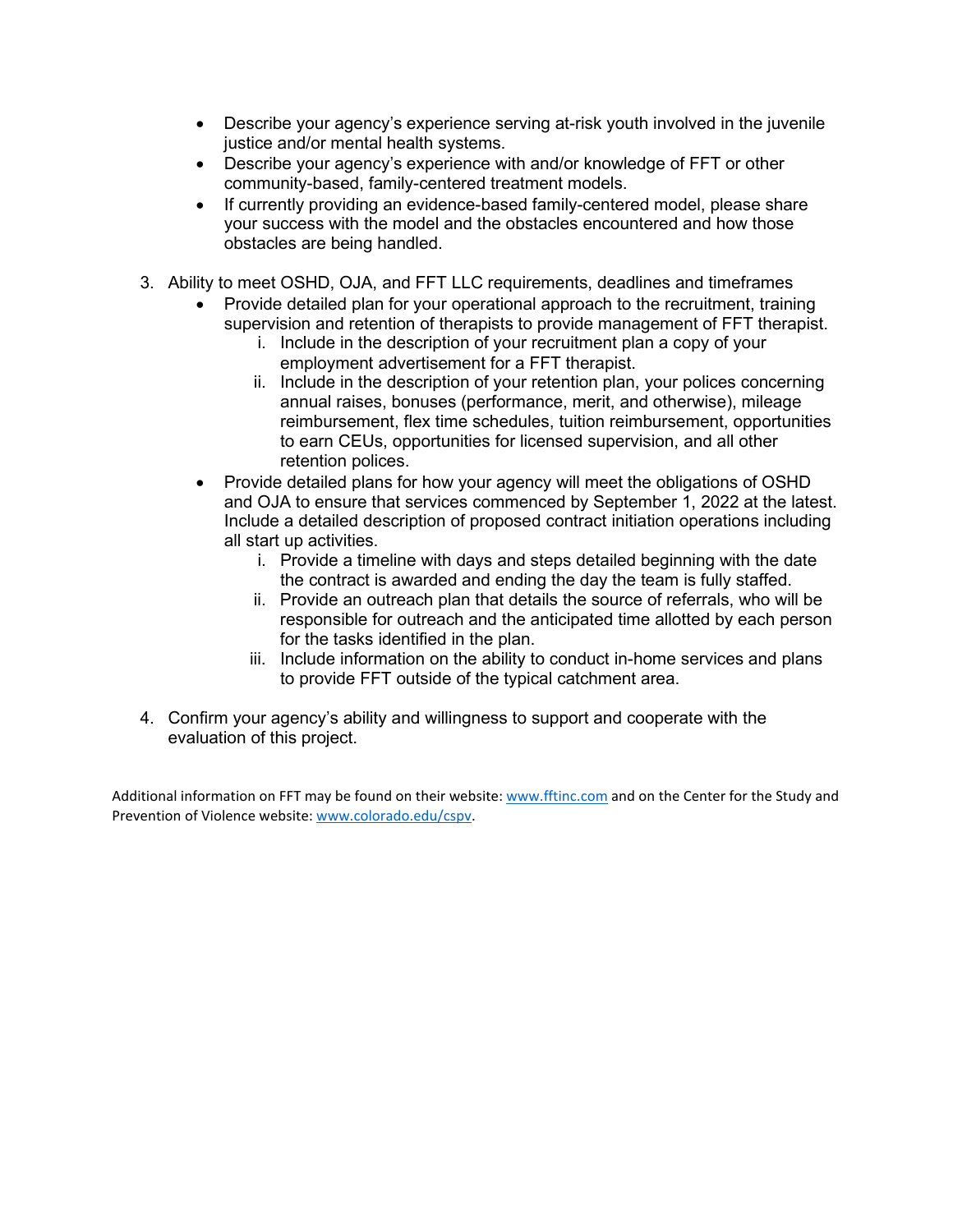### **EXHIBIT B**

#### **SCHEDULE OF REVIEW AND SELECTION**

**August 1, 2022** 

**June 1, 2022 Distribution of RFP Deadline for Submitting Questions July 1, 2022 Responses Due July 15, 2022 Rater Responses Due Finalists Selected**<br>**Decision Made**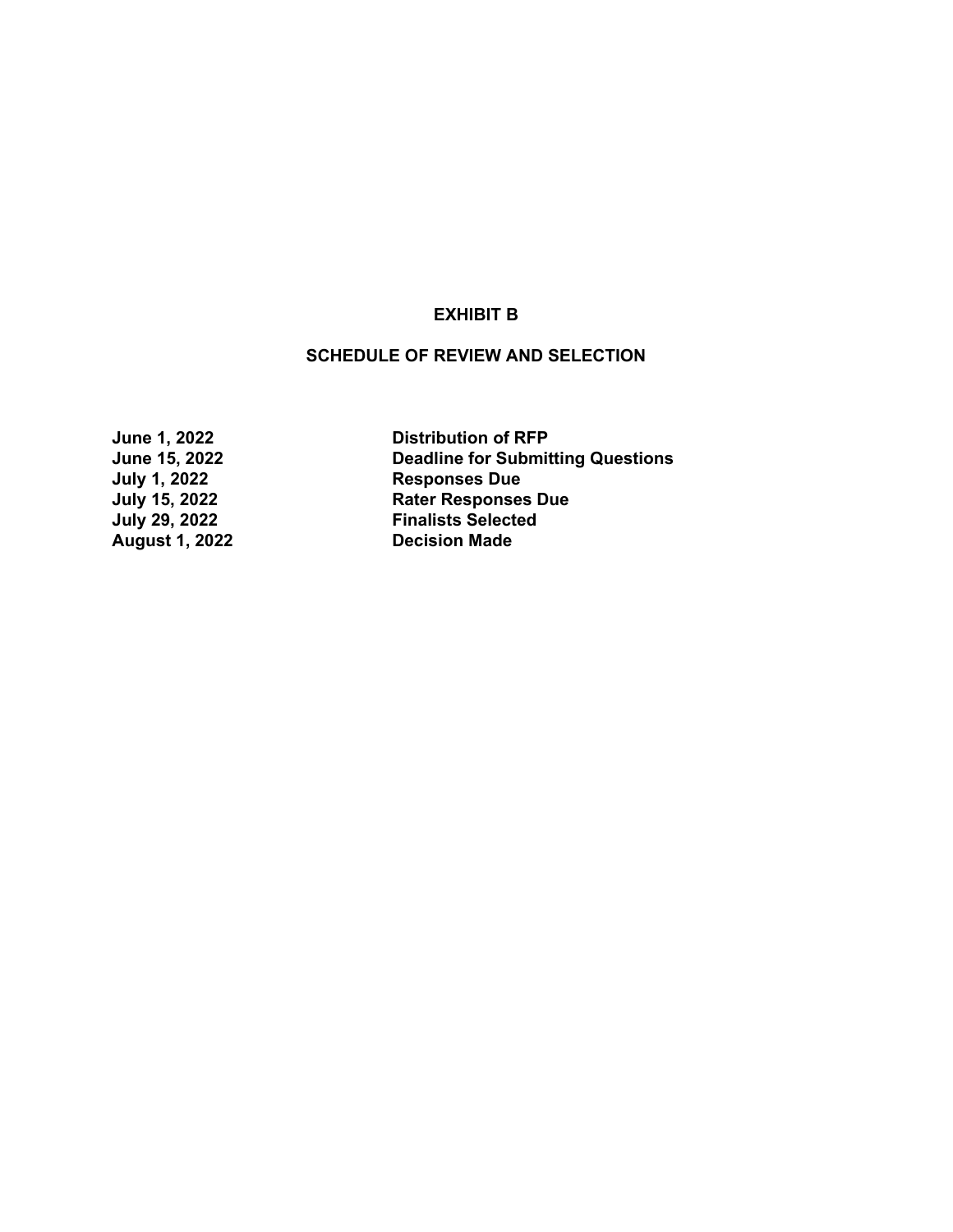# **Services Provider Requirements**

## **Rates**

### DRAFT New Rate

Functional Family Therapy (FFT)

Training for all Phases

Indirect

RS22-001-05a,b,c

Phase II – Supervision Training: to assist the site in creating greater self---sufficiency in FFT, while also maintain and enhancing site adherence/competence in the FFT model. Primary in this phase is developing competent on-site FFT supervision.

Phase I – Clinical Training: to provide training to Teams identified by OJA. Objective is develop clinicians that demonstrate strong adherence and high competence in the FFT Model Services to be provided by Functional Family Therapy LLC, or licensed affiliate Services must adhere to program as

Phase III and On Going Partnership: to move into a partnering relationship to assure on-going model fidelity, as well as impacting issues of staff development, interagency linking, and program expansion. FFT reviews the CSS database for site/therapist adherence, service delivery trends, and client outcomes and provides a one-day on-site training for continuing education in FFT.

outlined in Attachment FFT - A

Phase I: \$39,000.00 per Team Plus travel expenses limited to the Oklahoma Travel Act

Phase II: \$20,000.00 per Team Plus travel expenses limited to the Oklahoma Travel Act

Phase III: \$8,000.00 per Team Plus travel expenses limited to the Oklahoma Travel Act